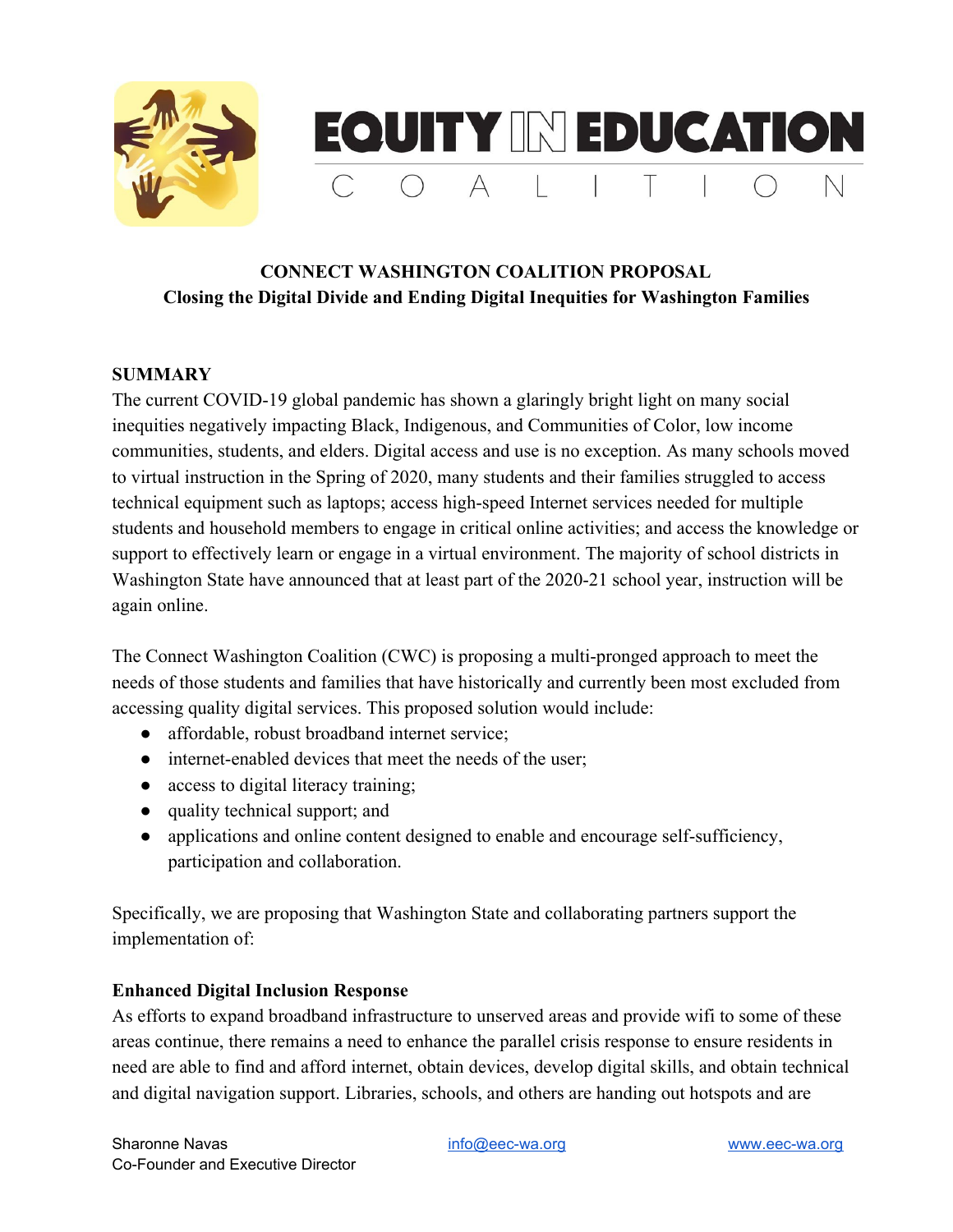providing some technical and use support, but there is a gap in providing help for families in using the internet and getting connected to other devices, digital skills, and learning resources.

Connect Washington Coalition is proposing the following steps and investments to enhance the current broadband infrastructure work and other actions being taken by the State to support student internet connectivity. This proposal will provide additional support services to fill gaps in helping struggling families.

## **1) Digital Navigator Program**

CWC will solicit proposals and issue contracts to support the development of programs to directly address people's barriers to digital access and provide online assistance for residents needing help with basic use of computers, internet, and online services and applications. CWC also proposes bulk buying the necessary technologies (laptops, hotspots, etc.) for Digital Navigators to distribute to those furthest from digital equity, as identified by the Digital Navigators themselves. We suggest a pilot program of 20 Digital Navigators spread across the State's 10 congressional districts, and an initial purchase of 5,000 laptops and 2,000 hotspots to provide digital access services to demographically and geographically diverse populations.

#### **2) Digital Equity Local Response Projects**

To complement the Digital Navigators program and support community-based solutions, CWC will solicit proposals for direct service, ready to implement projects that address critical needs in helping underserved, vulnerable residents with internet, devices, digital skills, and technical support, as was done previously when the State contactracted with the Washington State University and the State Commerce Department Community Technology Opportunity Program (CTOP).

#### **3) Statewide Digital Equity Dashboard**

As Digital Navigators collect data, CWC proposes working in parallel to build mapping technologies for identifying specific areas in the State of Washington where the need is greatest to provide broadband and/or WiFi hotspot access.

This approach can be successful for all communities in Washington State with adequate funding as well as leveraging existing partnerships across sectors and cultural groups. We respectfully ask for \$6,063,118 to support the design and implementation of this vision. King County, Konica Minolta, and Facebook have already committed resources to this effort.

#### **BACKGROUND**

Since January 2020, Washington State has seen escalating cases of COVID-19 infection and deaths. As infection rates increase, the same communities that experience chronic inequities are at the frontlines of the pandemic; communities of color are close to quarantine sites, experience

Sharonne Navas [info@eec-wa.org](mailto:info@eec-wa.org) [www.eec-wa.org](http://www.eec-wa.org/) Co-Founder and Executive Director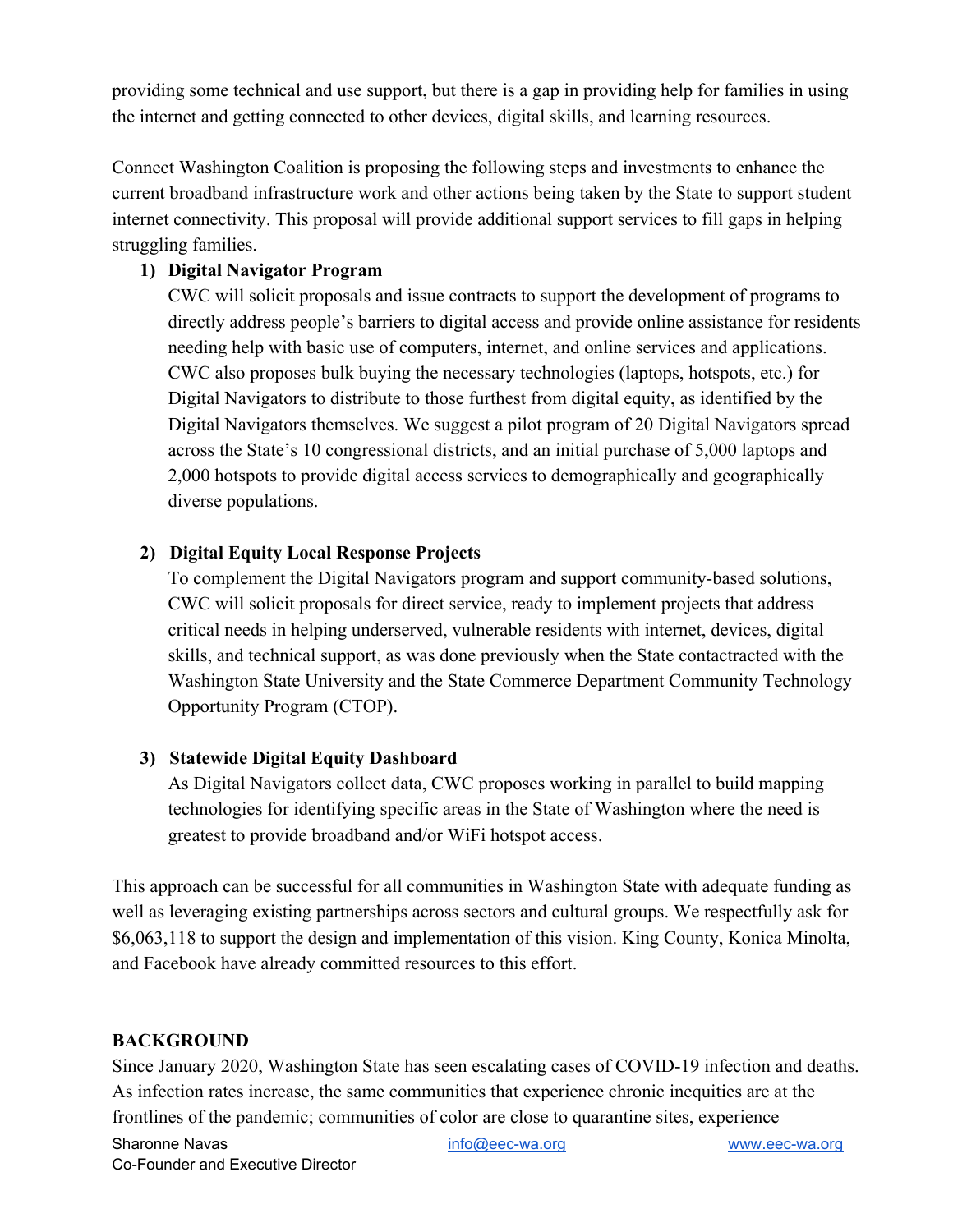messaging barriers, and lack culturally responsive mechanisms to educate and equip our folks with life-saving information. According to [data from Washington State](https://www.doh.wa.gov/Emergencies/NovelCoronavirusOutbreak2020COVID19/DataDashboard), people of color are disproportionately affected by COVID-19, particularly among American Indian and Alaskan Native, Latinx, Native Hawaiian, Pacific Islander, and Black communities. Additionally, our Asian American communities are targeted by hateful bias and Anti-Asian stigma around the virus outbreak that originated in Wuhan, China, and the ensuing pandemic.

In March of 2020, Governor Inslee moved WA State into a quarantine zone, with the "Stay Home Stay Healthy" initiative that required most every job and sector to either transition to work from home, lay-off staff, or - for those deemed essential workers - move to wearing masks, washing hands, and using hand sanitizer, among other health initiatives mandated by the Department of Health of Washington State. For many in our communities, as well as decision-makers and advocates, the inequities in our systems became quickly visible and, in some cases, exacerbated because of the State's response to COVID-19.

#### **THE DIGITAL DIVIDE**

According to the U.S. Census Bureau, an estimated 735,000 people in Washington State do not have an internet connection in their homes. An additional 500,000 households rely solely on limited cell phone data plans, while 30,000 others still use slower dial-up services. Even in the technology hub of King County, 20% of households are underserved, having no broadband, or having service that is underused, expensive or slow, according to a recent county study.

As coronavirus grips the nation, the Internet connects communities to critical education, food, housing, healthcare, and mental healthcare systems and resources, as well as offers an economic lifeline to workers who can do their jobs from home and platforms to find new jobs amidst historically high unemployment. But without access to high-speed Internet, many in Washington state, particularly low-income communities, communities of color, students, and elders, are left to suffer and scramble, on top of the trauma in trying to survive through a global pandemic.

School and library closures in mid-March eliminated access to free computers and the internet many people relied on, exacerbating digital inequities that have always existed, leaving our communities to fall between the cracks. For instance, the Northshore School District with almost a flip of the switch launched "classroom in the cloud," lending 4,000 laptops and 600 wireless hotspots to kids in just a few days through leveraging a uniquely resourced budget boosted through district-friendly local taxes and generous donations. Many educators in South King County, on the other hand, have almost completely lost touch with some kids since March, struggling to supply students with digital technologies, but not having the budget or resources to do so.

Even in the greater Seattle region — one of the country's leading technology hubs — a significant digital divide persists, particularly for low-income families. Households earning \$25,000 or lower in Seattle have the lowest internet access rates, with 21% of these households lacking any internet Sharonne Navas and the state of the state of the state of the state of the state of the state of the state of the state of the state of the state of the state of the state of the state of the state of the state of the stat Co-Founder and Executive Director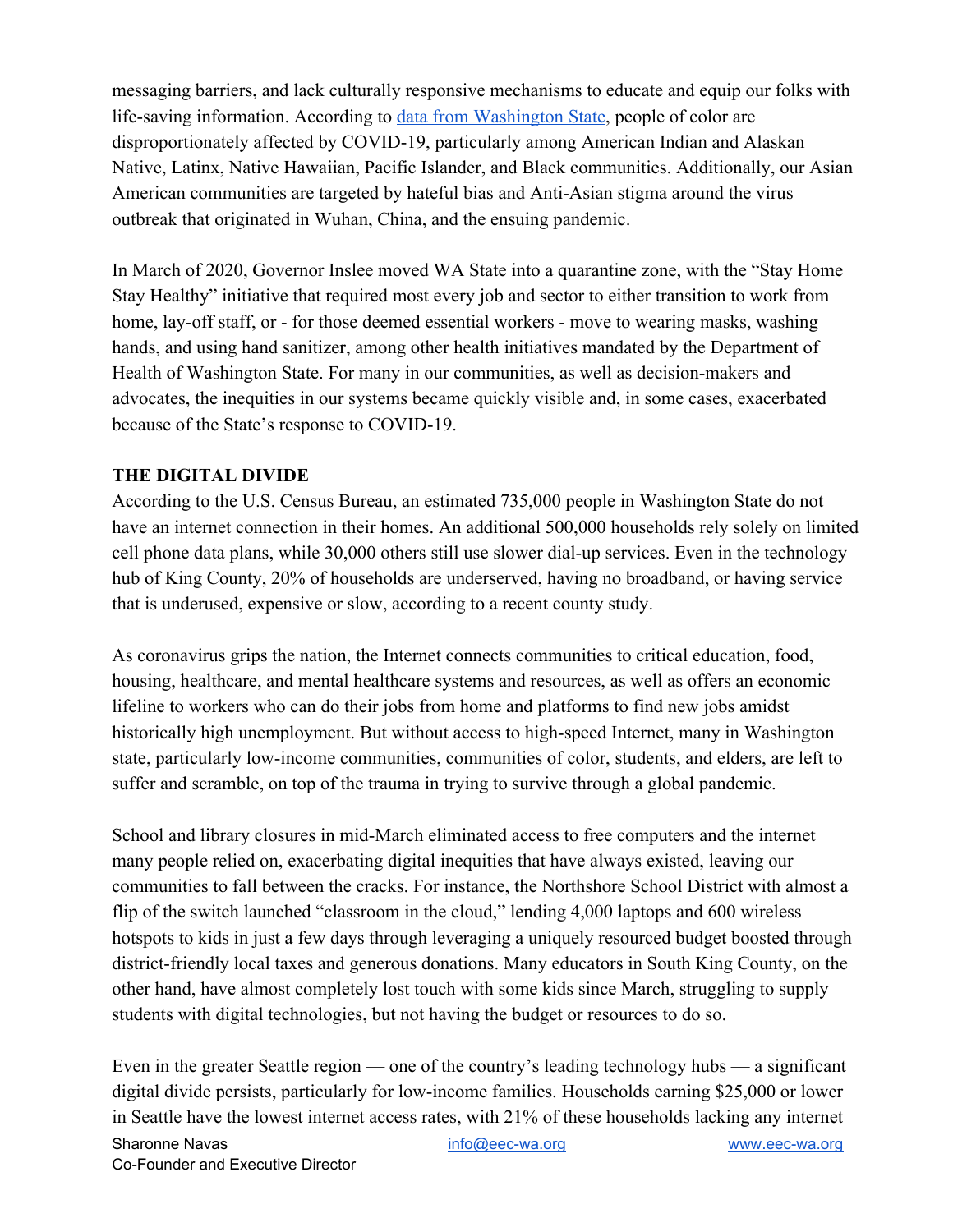access, [according to a 2018 technology study by the City](https://www.seattle.gov/tech/initiatives/digital-equity/technology-access-and-adoption-study) of Seattle. Other research has similarly found a disproportionate lack of broadband adoption and opportunity in these underserved populations facing financial and other barriers. English as a second language speakers are more likely to lack the internet than native English speakers, [according to city data.](https://www.seattle.gov/tech/initiatives/digital-equity/technology-access-and-adoption-study) Living without computers or the internet is a reality for many Beacon Hill International Elementary School students from immigrant families; when the school closed due to the novel coronavirus, [first-grade](https://southseattleemerald.com/2020/05/11/opinion-high-quality-internet-has-been-long-overdue-for-all-seattle-students/) [teacher Nisha Daniel](https://southseattleemerald.com/2020/05/11/opinion-high-quality-internet-has-been-long-overdue-for-all-seattle-students/) found about half of her 51 students lacked the resources they needed to do school work remotely. [Tacoma School District](https://www.knkx.org/post/tacoma-public-schools-warns-some-students-will-not-have-laptops-until-january) is reporting, as of July, that 13,000 of its elementary school students will not have access to laptops come September.

Our elders are not fairing well during these times either. In April 2020, Mercy Housing Northwest, an affordable housing provider, saw more than 300 new requests from residents wishing to get laptops or tablets in their homes for the first time. Many senior residents would access their email from the library, or visit their building's community rooms to use computers, providers said, but those places have been closed for several months now. Many seniors or elders lack a credit card or debit card to set up an internet contract. Some residents have old bill delinquencies following them. Living on a fixed income is a struggle for our elder community and sometimes the extra \$70 charge for the internet can, literally, be less food on the table for our elders.

## **CONNECT WASHINGTON COALITION**

Connect Washington Coalition (CWC) is a collaborative of digital access stakeholders across the state working to increase digital access for Black, Indigenous, Communities of Color, low-income communities, students, and elders. CWC grew out of the Internet Action Crisis Team, launched in April 2020 by Washington State Representative Mia Gregerson, an informal weekly gathering to coordinate and share information around digital access. Using the momentum of the Internet Action Crisis Team, the Connect Washington Coalition has been building statewide strategies for digital equity, responding to our communities' urgent digital access needs and working towards a Washingtonian where everyone has universal, affordable, and sufficient internet, devices, and the skills to participate in our communities.

CWC convenes representatives from multiple organizations and agencies who work on internet access and/or digital inclusion, forming a collaborative of public and private partners, that is led by experts in digital inclusion and centered around communities farthest from digital equity. CWC includes representatives from:

- National Digital Inclusion Alliance
- Office of Superintendent of Public Instruction
- King County Information Technology
- Seattle Information Technology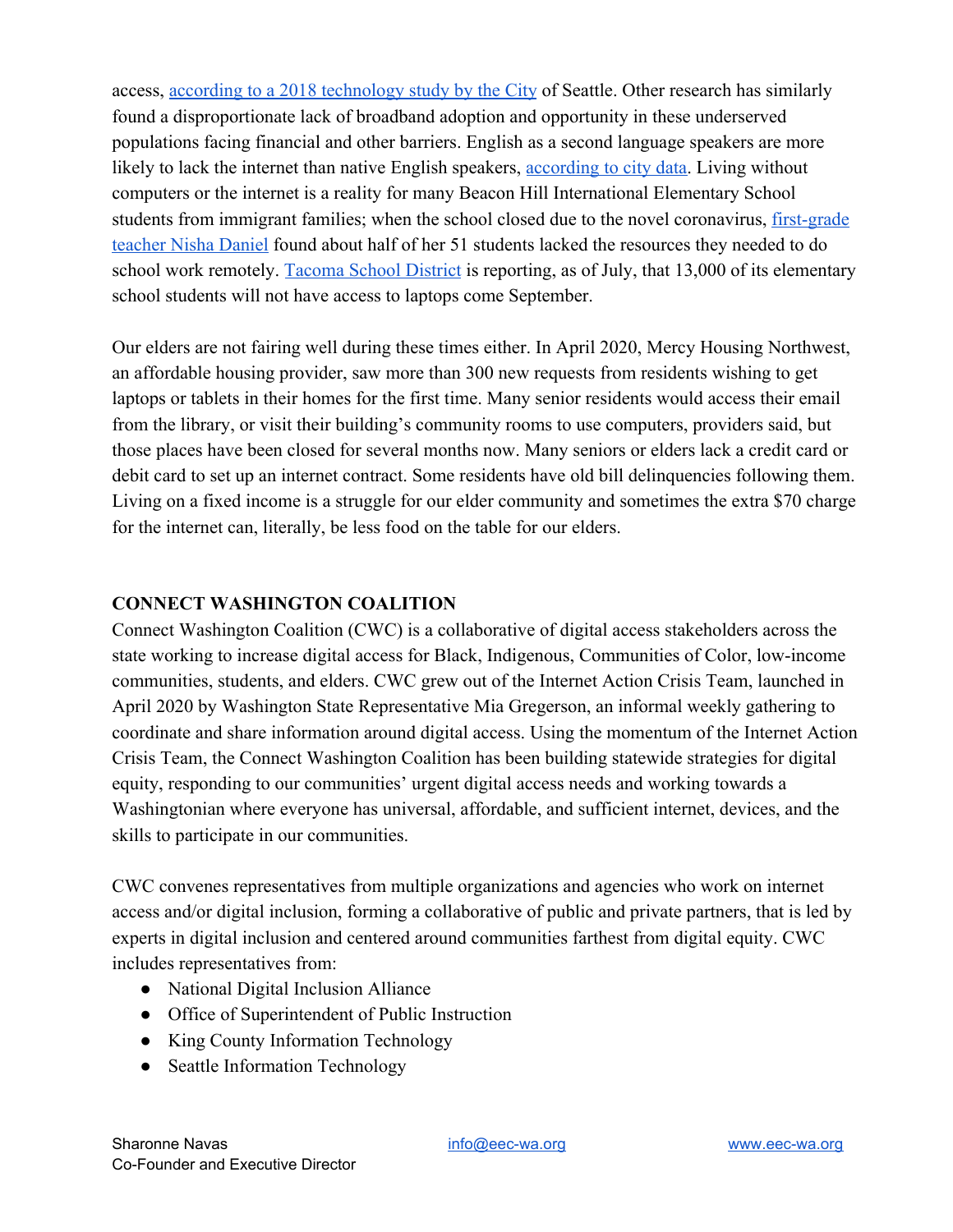- Hoh Tribe Lobbyist
- Lummi Nation Lobbyist
- Equity in Education Coalition
- Communities in Schools of Kent
- AARP Washington
- King County Housing Authority

The strength of the Connect Washington Coalition lies in its diversity of stakeholders, including on-the-ground community-based organizations, Tribal leaders, national experts in digital inclusion, large nonprofits reaching millions of people, public officials, government offices, and internet service providers.

## **CLOSING THE DIGITAL DIVIDE AND ENDING DIGITAL INEQUITIES**

CWC is proposing a multi-pronged approach that addresses the three foundations of digital equity - (1) Lack of affordable and adequate internet access, (2) lack of hardware (laptops, modem, hotspot), and (3) digital literacy - while centering low-income communities, students, families whose dominant language is not English, elders, communities of color, residents who need assistive technology, and others who are most affected by the digital inequities.

The proposals intends to target:

- 1) Kids and families who cannot access public education;
- 2) Elders and seniors who cannot access tele-health and tele-mental health services;
- 3) Underemployed individuals impacted by COVID-19 who cannot access essential services and job training.

In this, we are working towards digital inclusion.

**Digital inclusion** refers to the activities necessary to ensure that all individuals and communities have access to and use of Information and Communication Technologies (ICTs). This includes five elements:

- affordable, robust broadband internet service;
- internet-enabled devices that meet the needs of the user;
- access to digital literacy training;
- quality technical support; and
- applications and online content designed to enable and encourage self-sufficiency, participation, and collaboration.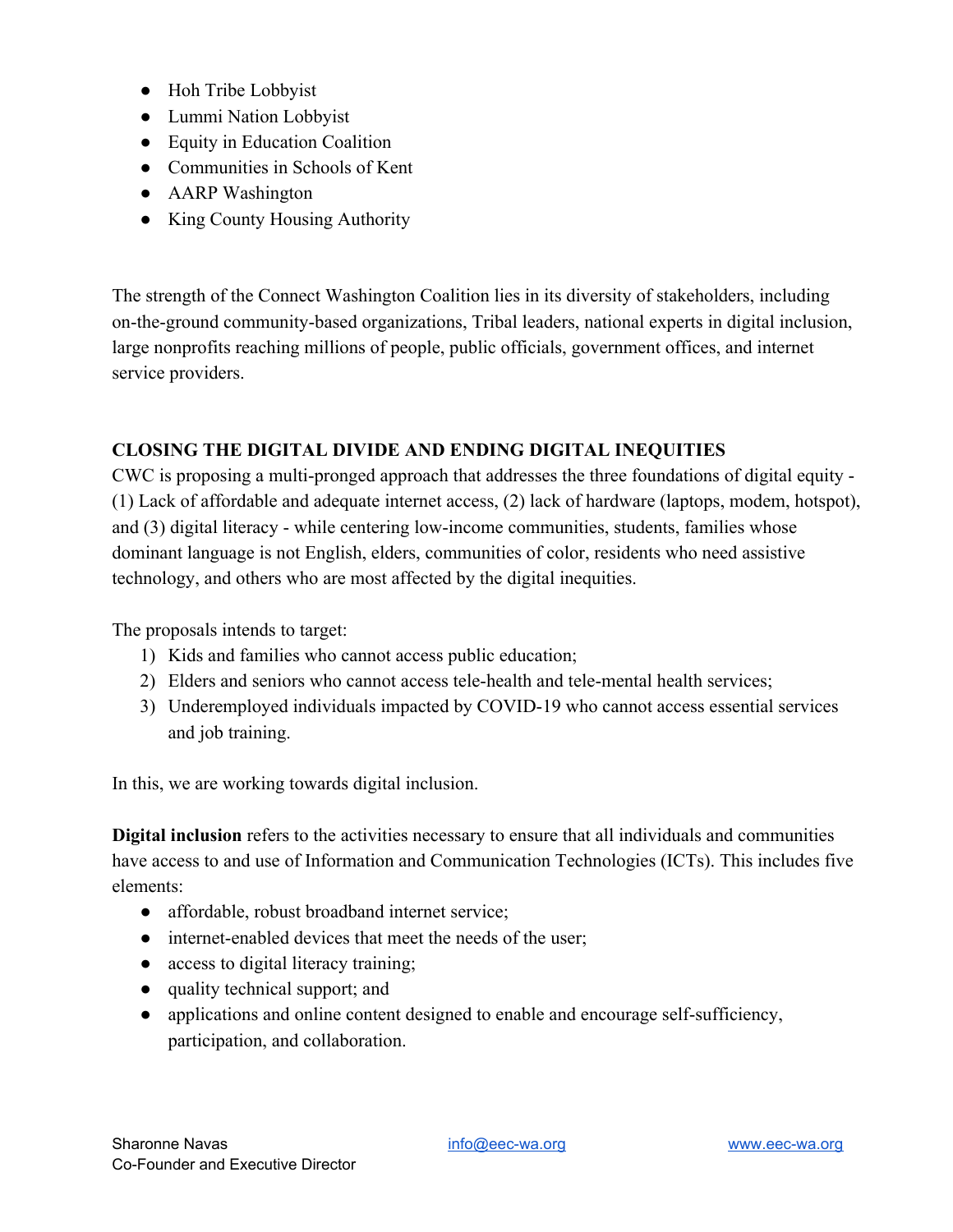Digital Inclusion must evolve as technology advances and requires intentional strategies and investments to reduce and eliminate historical, institutional, and structural barriers to access and use technology.

## **I. DIGITAL NAVIGATOR PROGRAM**

The Digital Navigator program presents an innovative approach to the challenges of connecting people to the internet. Digital Navigators work to identify people in need of internet access, hardware, and digital skills, provide people with those technologies and digital literacy support, and connect people to opportunities and resources for digital inclusion, including food, housing, health, and mental health services.

Digital Navigators offers a digital layer to the social safety net: Digital Navigators are experienced, trauma-informed social service providers, who, while reaching out to families around food, housing, health, and mental health services, are also cross-trained to offer digital access and digital literacy support.

Digital Navigators will be able to connect people to the internet through three key channels:

1) Connecting people to existing opportunities (ex. how to sign up for internet providers' low-income programs, how to access refurbished computers donated by a local technology company);

2) Directly provide people who are farthest from digital equity and are not able to afford or access existing programs with wifi hotspots, laptops, tablets, and other device; and

3) Administer basic digital skills support. (ex. helping connect a computer to wifi, assisting people in signing up for unemployment online).

The National Digital Inclusion Alliance developed the Digital Navigator model to adapt traditional digital inclusion support to the social distancing required by COVID-19; as schools and libraries closed, the primary point of digital access for many communities disappeared overnight, leaving a massive hole in services and creating a crisis for many students, elders, low-income communities, and communities of color. In addition, even for families who receive laptops and hotspots, many are faced with navigating the internet for the first time and are struggling to connect. The Digital Navigator program works to address these issues, serving those facing barriers to digital access through an innovative, streamlined, community-based, and long-term solution, building resiliency and digital equity for our communities into the future.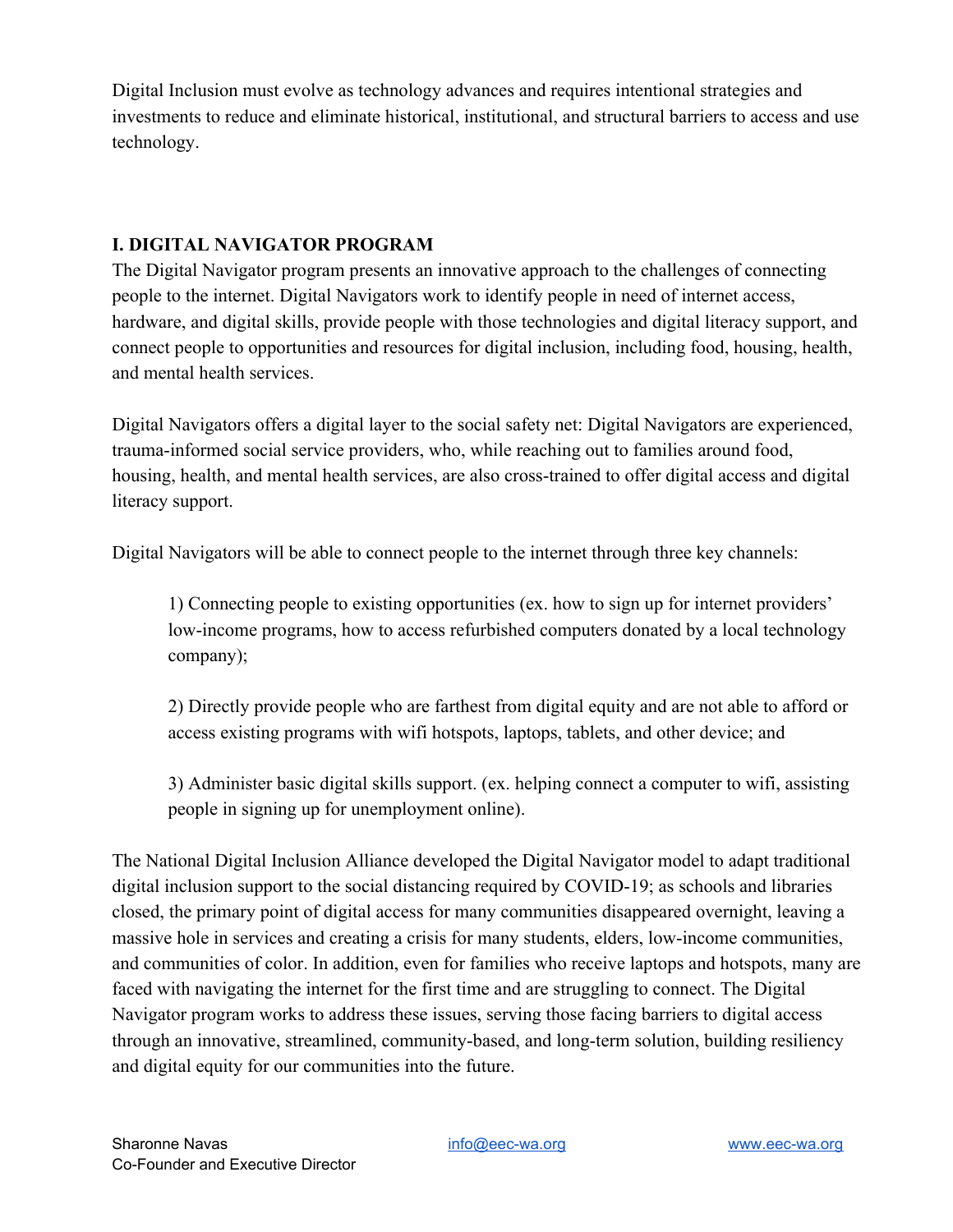Digital Navigators consolidate all of the components of digital inclusion - internet, devices, and skills - and deliver digital accessibility as trusted messengers who work with community members most impacted by digital inequities through multiple one-on-one interactions; Digital Navigators will be housed in community-based organizations, community centers, senior centers, school districts, and/or other nonprofits and public institutions. This offers a solution to many of the barriers our communities face, from access to hardware to needing guidance on how to use their devices. The National Digital Inclusion Alliance model also includes the Digital Navigator training as a coordinating tool where digital inclusion resource mapping could contribute to community planning, prioritizing the building of more resources, statewide asset mapping, data collection, and coordination with Washington's Broadband Action Team.

CWC also envisions the Digital Navigator model to provide a holistic solution to the multi-pronged crises of the pandemic: housing, food, health, mental health, and digital access. For example, if a family lives in a low-income apartment complex and loses their apartment, they lose access to a number of critical services: they connected to low-speed internet in their apartment, had food delivered to their complex, accessed health care in the storefront clinic located at the bottom of the building, and connected to community organizations in the complex's recreation center. In addressing digital inequities during a pandemic, our approach must recognize that basic and digital needs are related, and understand that human services navigation is critical in digital navigation.

For someone to serve our family, they should be versed in human services navigation in order to even be in a position to take advantage of digital navigation. These Digital Navigators will be able to reach our most vulnerable communities by speaking our communities' languages and sustaining personal relationships with our families over a multitude of critical resources and opportunities. Moreover, cross-training existing social service providers, housed in trusted community-based organizations, community centers, and senior centers, provides an opportunity to tap into systems that are already in place for a rapid launch of digital access and literacy services, as well as an opportunity for workforce development. Digital Navigators will also serve as on-the-ground data collectors to better educate Washington State's work on broadband infrastructure, technological equipment, and other digital equity projects, providing a detailed picture of our communities needs and where resources should be invested.

We have identified over 50 community based organizations, community centers, and senior centers as potential homes for Digital Navigators, with a starting goal of 2 Digital Navigators in each of Washington's 10 congressional districts to develop a pilot program. This will approximately serve thousands of individuals over the span of a year, after which we will evaluate the program's success and if successful, prepare the program to scale.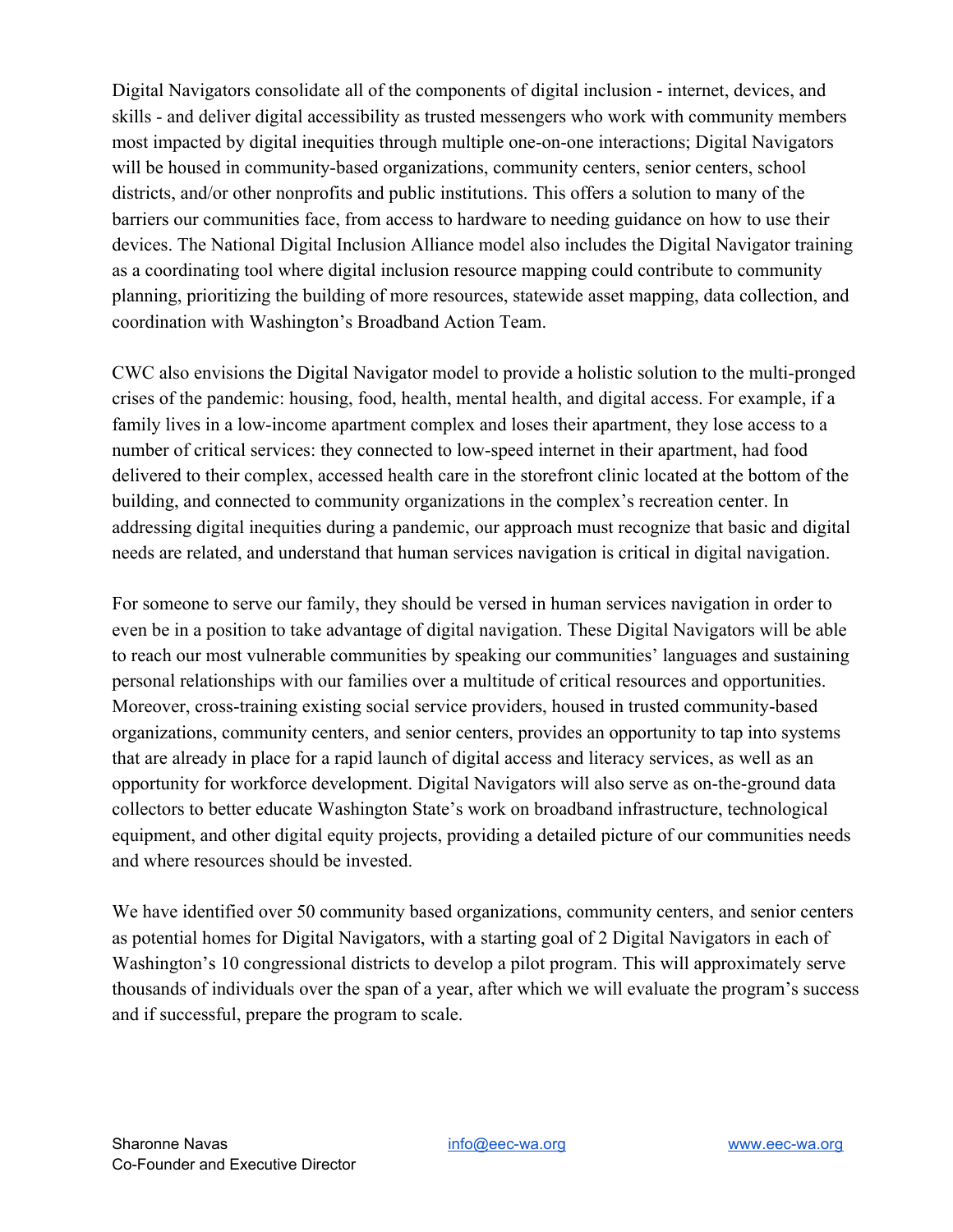As Digital Navigators assess Washington's digital equity needs, it is critical to get hardware, devices, and internet access to disconnected communities' as quickly as possible. The Digital Navigator program will identify and help distribute the necessary technologies to our communities' as well as provide basic digital skills to help people get set up. CWC proposes a large scale, bulk buy of certain technologies in order to facilitate the connecting of families with hardware, devices, and internet.

The Equity in Education Coalition, a leading member of CWC, is partnering with Konica Minolta to secure 30,000 Lenovo 100e Chromebooks (2nd Gen AST) and Sector 5 E4 LTE Chromebooks with Chrome Licenses and Chromebook Deployment Services, as well as manufacturer warranty for up to 2 years, 4 GB memory, and 32 GB hard drive. In addition, the Sector 5 E4 Chromebooks are reinforced to reduce damage from impacts and prolong life - perfect for students and seniors.

In addition, Facebook is offering an in-kind donation of their community technical support hotline, YUPRO. YUPRO is a team of 30 multilingual call center operators set-up to provide a central calling location for those seeking internet, hardware, and digital skills. We envision this hotline working in tandem with the Digital Navigators program: YUPRO can offer referrals to clients' regional Digital Navigators for support in getting connected to low-income internet programs, hardware, hotspots, as well as food, housing, and healthcare services. YUPRO will also be able to offer basic digital skills support, allowing Digital Navigators to do more outreach to communities.

## **II. ACTIVATE DIGITAL EQUITY LOCAL RESPONSE PROJECTS**

In coordination with the Digital Navigators program, CWC proposes re-activating the WA State Community Technology Opportunity Program fund and encouraging private sector partnerships to provide urgent need grants to community-based organizations to provide local or regionally responsive services addressing critical broadband adoption and digital equity issues. This digital equity competitive grant program would promote the expansion of digital equity across the state by supporting digital inclusion activities in local jurisdictions to address digital opportunity gaps and spur greater adoption of broadband across populations throughout Washington.

As Digital Navigators help families through individual service provision, these local response projects will build community-led solutions to specific regional barriers to access. These local grantees or solution providers could provide assistance on a variety of issues such as: help seniors register for low-income internet programs, start or build up programs to refurbish computers, offer technology support to families on specific school's learning management systems, or remote assistance to help residents with broadband adoption.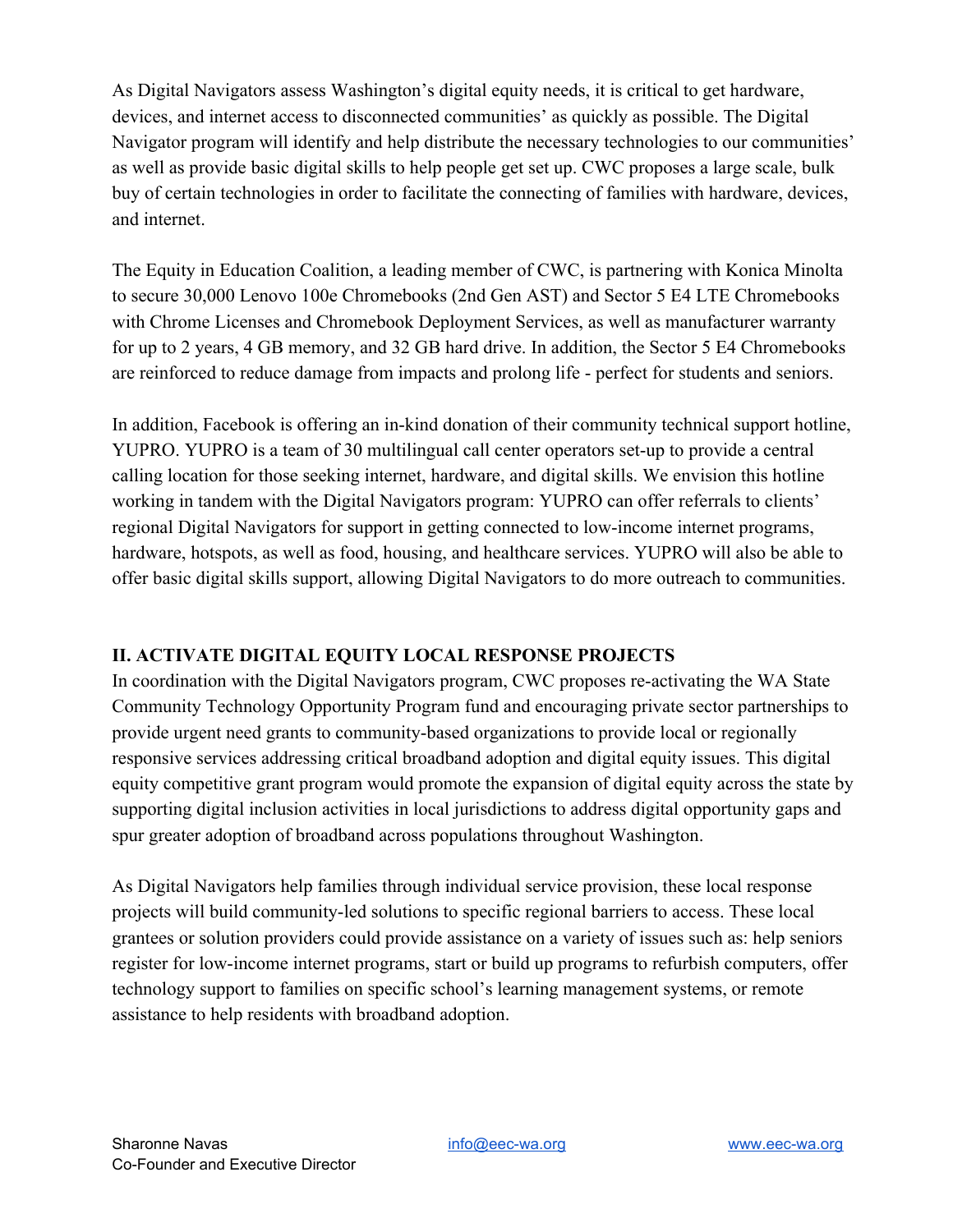These grants would enable population-specific support for disadvantaged residents (e.g. for older adults, limited English speakers, residents of low-income housing, people with disabilities, and veterans). Specifically, "Underserved residents" refers to: (a) Individuals who live in low-income households; (b) Aging individuals; (c) Incarcerated individuals; (d) Veterans; (e) Individuals with disabilities; (f) Individuals with a language barrier, including individuals who are English learners or who have low levels of literacy; (g) Individuals who are members of a racial or ethnic minority group; or (h) Individuals who primarily reside in a rural area.

This mechanism would also enable the State to be ready for potential federal funds, enabling digital inclusion projects throughout the state in areas of need.

Grantees would be selected by a review committee representative of state agencies, like the Department of Commerce, Office of Equity, Department of Social and Human Services, industry representatives, Washington nonprofit service sector, and others with expertise in digital inclusion and community services.

## **III. STATEWIDE DIGITAL EQUITY DASHBOARD**

A necessary component for this initiative is the development of a statewide GIS-based digital equity management dashboard. The Washington State Digital Equity Dashboard will be an ongoing resource. It will allow stakeholders to identify specific areas in the State of Washington where the need is greatest to provide broadband and/or WiFi hotspot access so that every segment of the community can connect to the Internet. Functionality of the dashboard will include:

- Display components:
	- Interactive GIS-basedGIS based map
	- Graphical display of user-selected data (based on the map view area)
	- Graphical display of broadband and/or WiFi hotspots by demographic quintiles (based on the map view area)
	- Graphical display of broadband and/or WifFi hotspot equity score for selected demographics (based on the map view area)
- Ability to navigate the map from a statewide view to the census block group level and intermediate geographic levels, such as Counties, Cities, Tribes, School Districts, and Legislative Districts
- Ability (in the future) to display change over time of broadband and/or WiFi hotspots and of Broadband & WiFi equity scores
- Legend facilitating user-defined data display (univariate or multivariate)
- Key data layers (in addition to the key boundaries identified above) include:
	- Broadband access data
	- WiFi hotspots data
	- Demographic data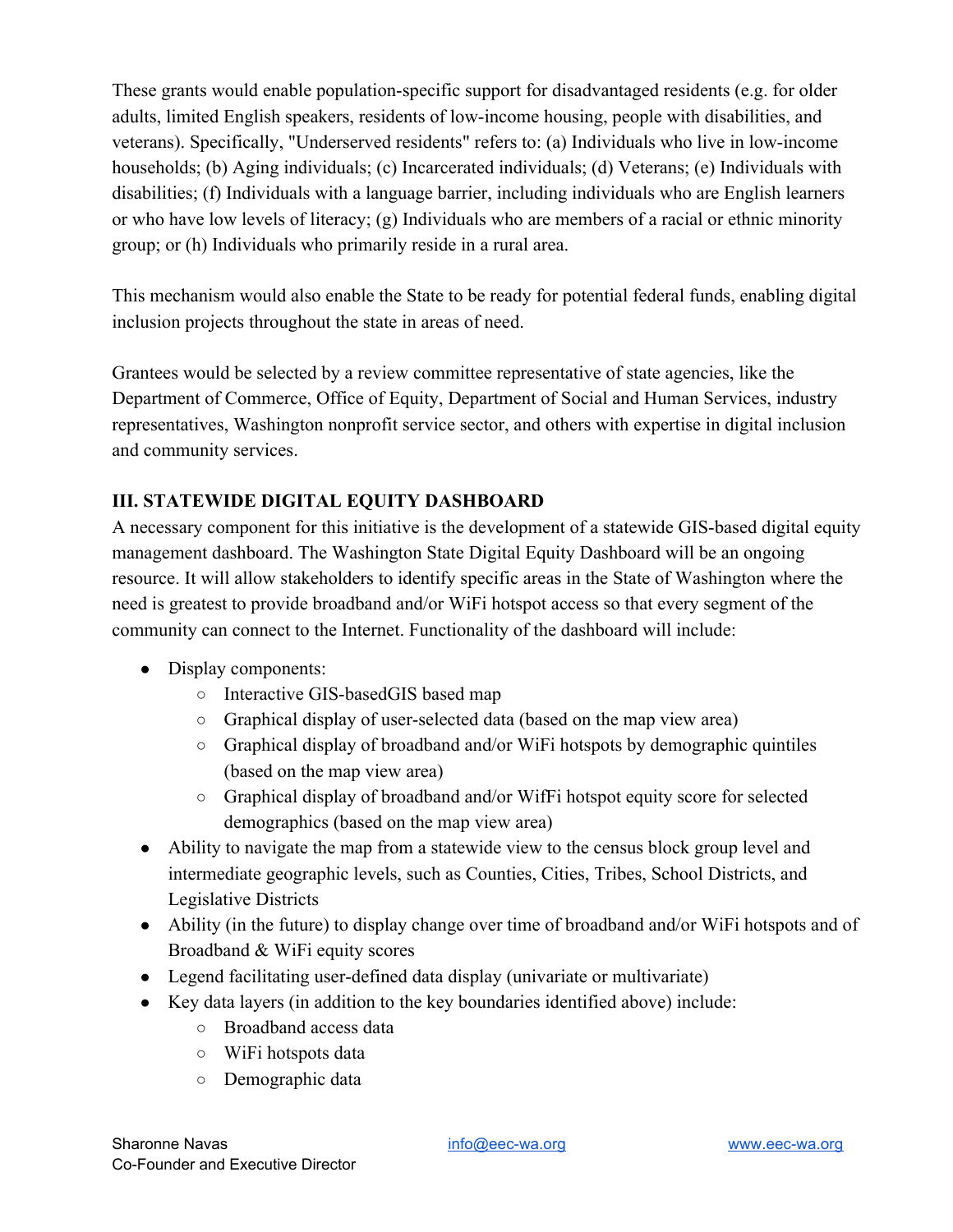The objectives of the Washington State Digital Equity Dashboard will include:

- Clearly identify where the need is greatest for future investment in Broadband/WiFi infrastructure
- Incentivize investment in underserved areas
- Support Broadband/WiFi grant requests
- Provide a means of acknowledging WiFi Hotspot sponsors

#### **Attachment I. Digital Equity Action Dashboard: Draft Use Case Diagram**

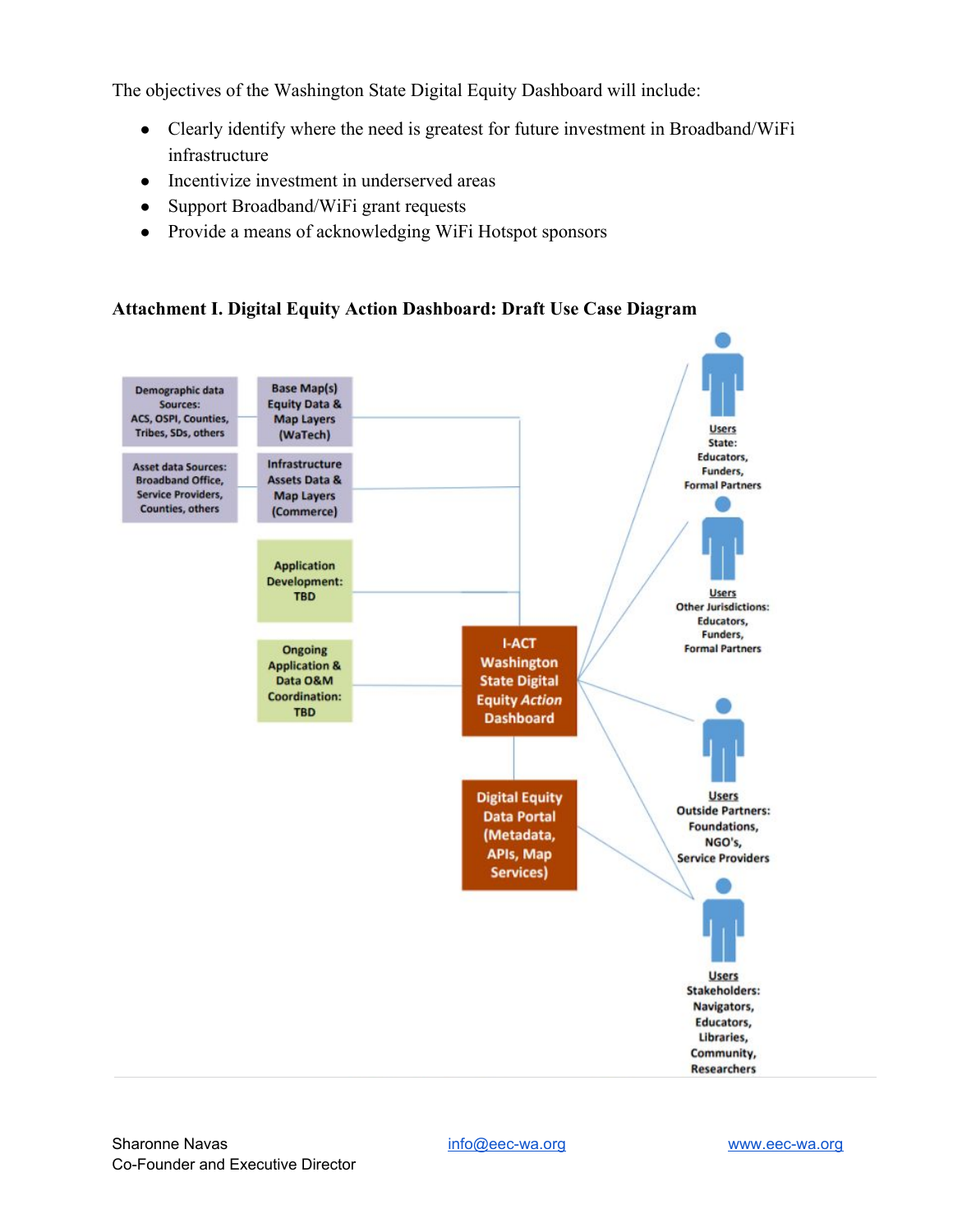#### **Attachment II. Digital Equity Action Dashboard: Draft Story Board**

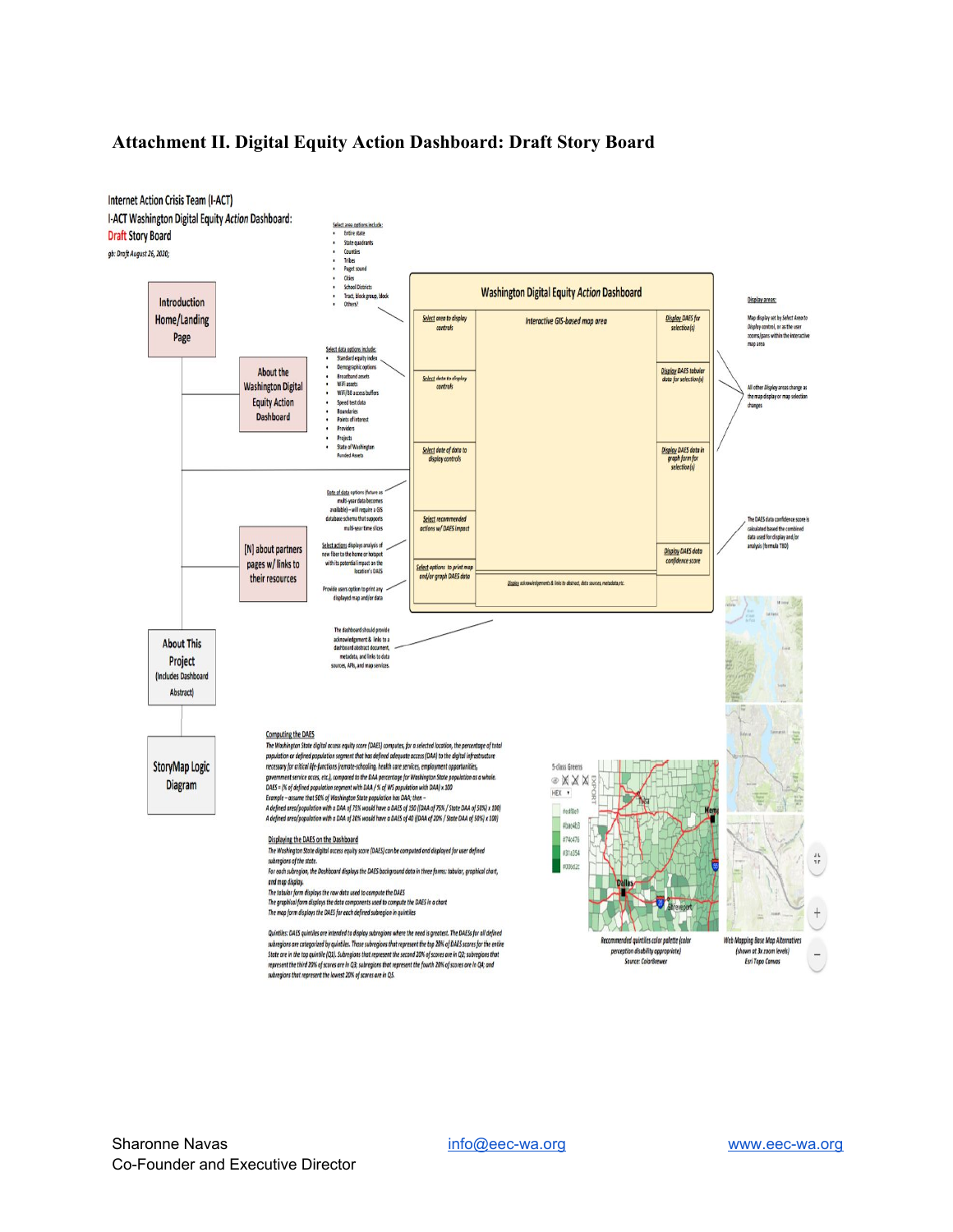# **BREAKDOWN OF AMOUNT REQUESTED**

| <b>BUDGET ITEM</b>                        | <b>DESCRIPTION</b>                                                                                                                                                                                                                                                                           | <b>COST</b> |
|-------------------------------------------|----------------------------------------------------------------------------------------------------------------------------------------------------------------------------------------------------------------------------------------------------------------------------------------------|-------------|
| Program and Partnership Leads             | Support gatherings and<br>communications of program and<br>partnership leads from CWC for<br>program development and<br>management.                                                                                                                                                          | \$250,000   |
| Digital Navigators                        | Direct 1:1 assistance providers.<br>Salary and benefits for two Digital<br>Navigators in 10 regions across the<br>State for \$100,000 each                                                                                                                                                   | \$2,000,000 |
| Outreach and Marketing                    | Outreach to digitally un- and<br>under-served populations through<br>flyers, ethnic media, community<br>organizations and centers, senior<br>centers, and other community<br>institutions. Translations.                                                                                     | \$200,000   |
| Program Impact Evaluation and Reporting   | External evaluations consultant and<br>program staff reporting.                                                                                                                                                                                                                              | \$400,000   |
| Hardware and Hotspots                     | Hotspots, laptops, and other devices<br>for Digital Navigators to distribute to<br>clients.<br>2,000 hotspots at \$140 each<br>4,800 Lenovo Chromebooks at \$189<br>each<br>200 Sector 5 LTE Chromebooks at<br>\$350 each<br>Chromebook deployment services<br>for 5,000 devices at \$5 each | \$1,415,118 |
| Director of Digital Navigators Program    | One Director to oversee Digital<br>Navigators, trainings, program<br>support, and other duties as needed                                                                                                                                                                                     | \$125,000   |
| Coordinator of Digital Navigators Program | One Coordinator to support Director,<br>conduct outreach, organize<br>gatherings, and other duties as<br>needed.                                                                                                                                                                             | \$100,000   |